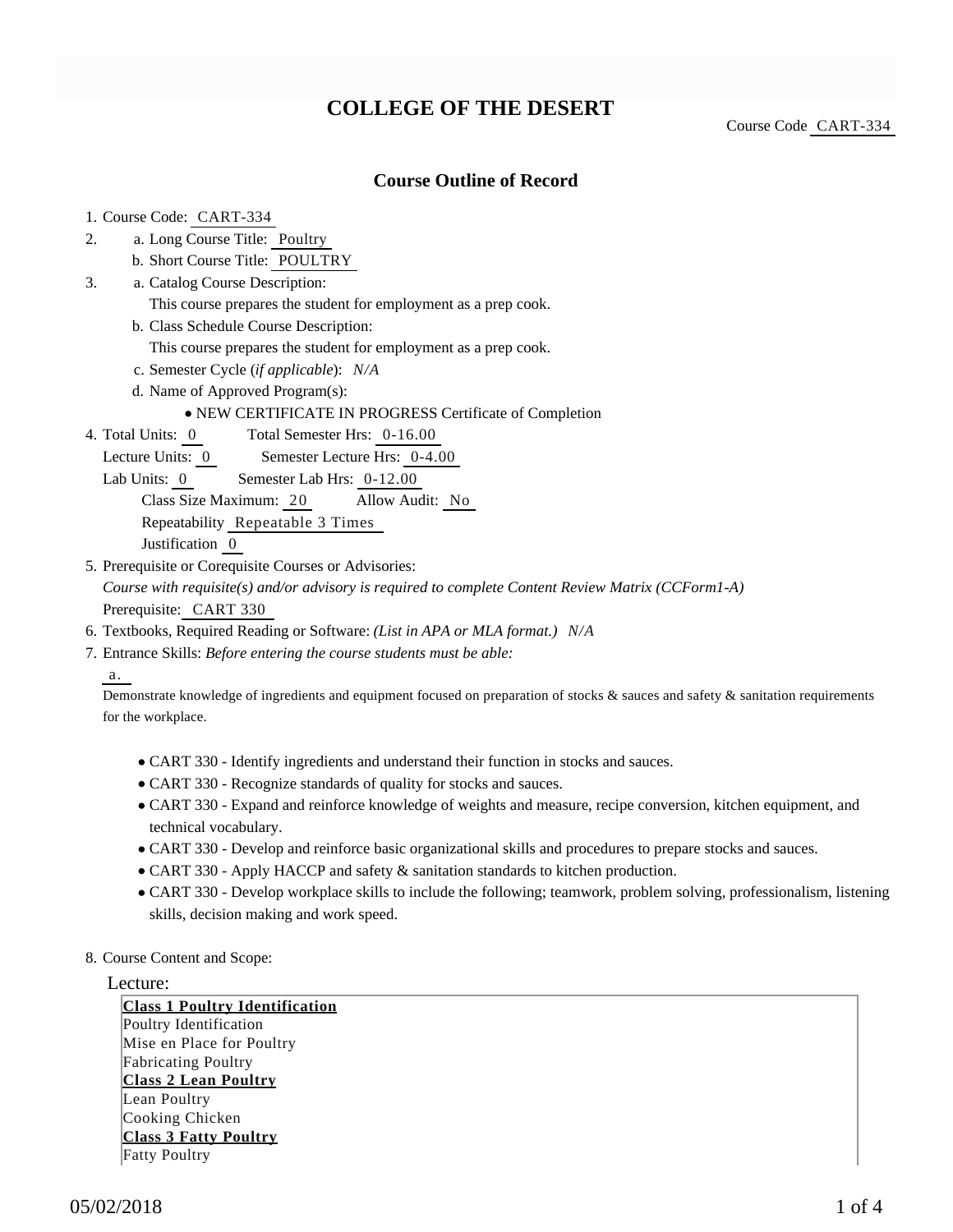## CART 334-Poultry

Cooking Duck **Class 4 Trussing & Stuffing Poultry** Trussing & Stuffing Cooking Poultry

Lab: *(if the "Lab Hours" is greater than zero this is required)*

#### 9. Course Student Learning Outcomes:

1.

1 . Develop fundamental skills using recipes, knives, tools and equipment, foodstuffs and seasonings.

- 2 . Accumulate knowledge and skills necessary to identify and prepare a variety of poultry.
- 3 . To apply basic culinary principles to poultry preparation.
- 4 . To be able to recognize basic food qualities and standards.
- 5 . Prepare poultry as well as other foods according to industry standards and specifications.

10. Course Objectives: Upon completion of this course, students will be able to:

- a. Identify ingredients and understand their function in poultry.
- b. Recognize standards of quality for poultry.
- c. Expand and reinforce knowledge of weights and measure, recipe conversion, kitchen equipment, and technical vocabulary.
- d. Develop and reinforce basic organizational skills and procedures to prepare poultry.
- e. Prepare a variety of poultry to quality standards.
- f. Apply HACCP and safety & sanitation standards to kitchen production.

g. Develop workplace skills to include the following; teamwork, problem solving, professionalism, listening skills, decision making and work speed.

- 11. Methods of Instruction: *(Integration: Elements should validate parallel course outline elements)* 
	- a. Demonstration, Repetition/Practice
	- b. Laboratory
	- c. Lecture
- 12. Assignments: (List samples of specific activities/assignments students are expected to complete both in and outside of class.) In Class Hours: 16.00

Outside Class Hours: 0

a. In-class Assignments

| Prepare and cook a variety of poultry cuts.   |  |  |  |  |
|-----------------------------------------------|--|--|--|--|
| b. Out-of-class Assignments                   |  |  |  |  |
| Read handouts and prepare for the next class. |  |  |  |  |

- 13. Methods of Evaluating Student Progress: The student will demonstrate proficiency by:
	- Laboratory projects

Students are evaluated on mise en place, organization, food production, finished products, cleaning & sanitizing.

- 14. Methods of Evaluating: Additional Assessment Information:
- 15. Need/Purpose/Rationale -- All courses must meet one or more CCC missions.
	- PO Career and Technical Education

Fulfill the requirements for an entry- level position in their field.

IO - Personal and Professional Development Self-evaluate knowledge, skills, and abilities.